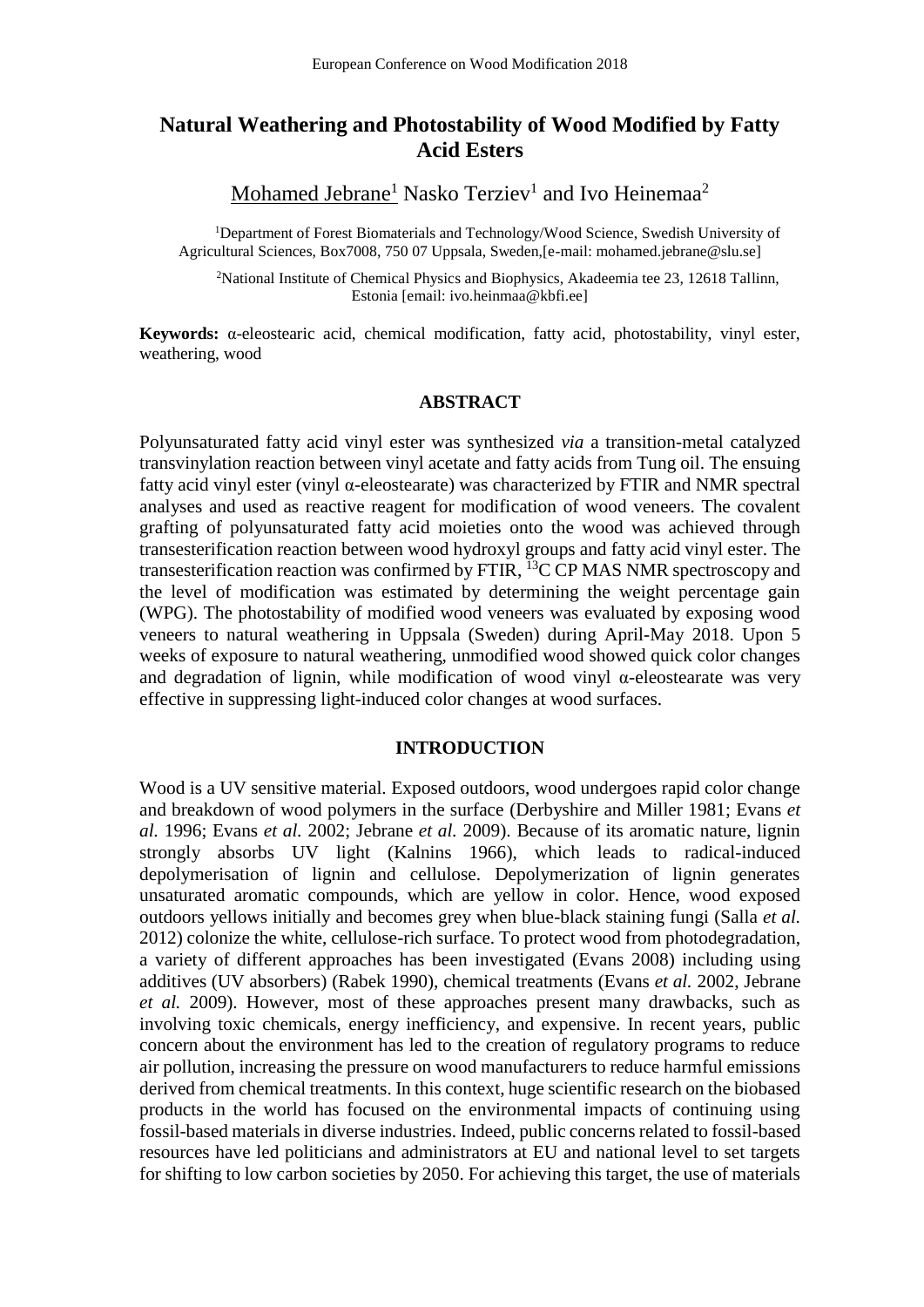originating from renewable resources in diverse industries has been pointed out as important strategies to decrease the dependency on fossil-based products. Several attempts have been made for the use of bio-based chemicals to protect wood (Jebrane *et al.* 2014; Kose Demirel *et al*. 2018), but the approaches tested are either expensive or involving multiple steps. In this context, a new method using a bio-based precursor for chemical functionalization of wood has been developed.

In this study, thin Scots pine (*Pinus sylvestris* L.) veneers were chemically modified (esterified) with polyunsaturated fatty acid vinyl ester and the photostability of the modified wood was assessed. Tung oil was hydrolyzed and the obtained fatty acids were chemically functionalized with vinyl acetate and used to react with hydroxyl groups in wood. Preliminary experimentation had shown that the vinyl ester form of triply conjugated fatty acid (vinyl α-eleostearate) reacted with wood veneers producing esterified wood. Furthermore, it was assumed that the introduction of naturally triply conjugated fatty acid moieties into the wood cell wall might act as a UV screen protecting lignin and cellulose from photodegradation.

#### **EXPERIMENTAL**

#### *Wood treatment*

Scots pine sapwood veneers of 1 mm  $\times$  10 mm  $\times$  100 mm (along the grain) were cut from the radial face of defect free wood blocks. Prior to modification, all veneers including unmodified controls were extracted in a Soxhlet apparatus with a mixture of toluene: ethanol  $(2:1/v:v)$  for 8 h, and then with water for an additional 6 h, to remove all extractives. Wood veneers were then oven-dried at  $103^{\circ}$ C for 16 h and cooled to ambient temperature in a desiccator. Dried veneers were treated with vinyl α-eleostearate in a reaction tube using catalyst  $K_2CO_3$  and solvent N-methyl-pyrrolidone (NMP) at 100<sup>o</sup>C for different reaction durations. Vinyl α-eleostearate was synthesized from Tung oil following alkaline hydrolysis and according to the procedure described by Jebrane *et al.* (2016, 2017). For each reaction, 10 replicates of veneers were reacted together for 3, 6 and 9 h in a solution containing the vinyl ester,  $K_2CO_3$  (catalyst) and NMP. After reaction, the esterified veneers were Soxhlet extracted with water for 2 h and then with acetone for an additional 8 h to remove non-bonded chemicals. The weight percentage gains (WPGs) of modified and extracted veneers were then calculated.

#### *Evaluation of photostability of esterified veneers*

The photostability of modified and unmodified veneers was assessed using natural weathering. Five veneers from each 10 modified veneers for the three different WPGs (3, 6 and 9 h) were selected at random, placed against glass backing plate and clamped lightly at their ends. The glass plate containing 15 esterified veneers (three different WPGs) and 5 unmodified samples were exposed outdoors for 5 weeks in Uppsala during the April-May of 2018. The glass plate was oriented horizontally and facing south to maximize the total UV radiation received by veneers. The veneers were removed from the weathering at regular interval (one week), the color was measured at four different locations for each sample, and average values were calculated. After weathering, veneers were oven-dried as above and the chemical changes were measured.

#### *Analytical techniques*

*ATR–FTIR* spectra of oil, fatty acid, fatty acid vinyl ester (vinyl α-eleostearate) and wood samples were acquired in the range of  $4000-450$  cm<sup>-1</sup> (spectral resolution  $4 \text{ cm}^{-1}$ , 16 scans) on a Perkin Elmer Spectrum One FT–IR Spectrometer equipped with a Universal Attenuated Total Reflectance Accessory (UATR).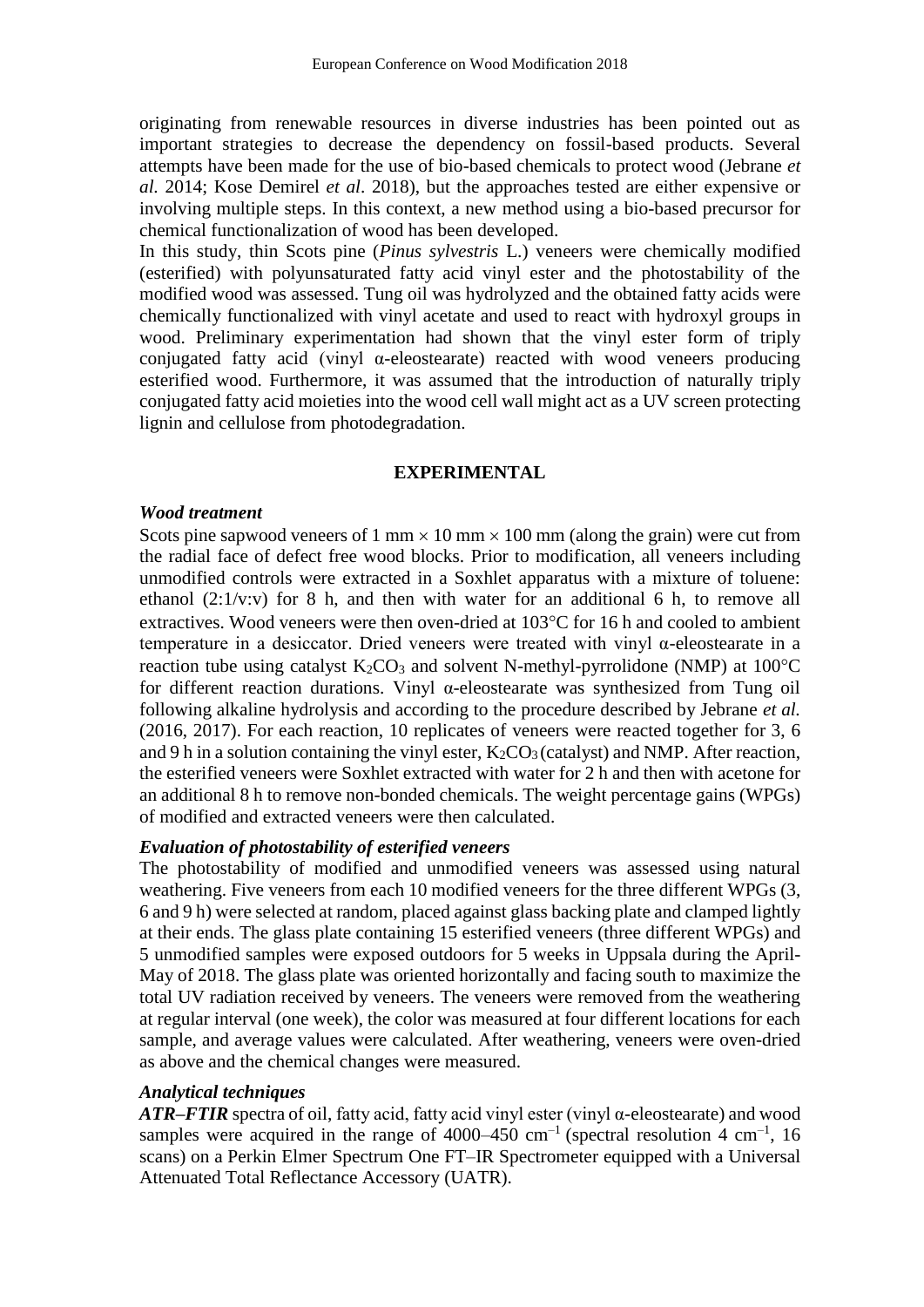*Solid state <sup>13</sup>C CP MAS NMR* spectra of modified and unmodified wood samples were obtained at room temperature on a Bruker Avance–II spectrometer operating at 150.9 MHz using a custom built MAS NMR probe. The samples were packed into 4 mm Zirconia rotors. Chemical shifts were relative to TMS used as an external standard. For each sample, a total of 20000 scans were accumulated.

*Colour measurements:* the colour change of modified and unmodified veneers exposed to natural weathering was monitored using Konica Minolta CM-2500d surface reflectance spectrophotometer. Co-ordinates CIELab color i.e. lightness (L), redness (a) and yellowness (b) were measured on each sample before and after irradiation and change in these parameters due to weathering  $\Delta L^*$ ,  $\Delta a^*$ , and  $\Delta b^*$  were calculated. The variables above were measured periodically and shown after 1, 2, 3, 4 and 5 weeks of exposure while spectral analyses of wood were carried out once after 5 weeks of exposure and compared to the control samples.

#### **RESULTS AND DISCUSSION**

#### *Chemical synthesis and spectroscopic characterization of wood reagent.*

For comparison with the classical acylation of wood with fatty acids by means of acyl chloride, the corresponding long chain vinyl ester was synthesized. Tung oil was hydrolyzed and the ensuing fatty acids were functionalized by transesterification with vinyl acetate in order to obtain vinyl *α*-eleostearate according to the procedure described previously (Jebrane *et al.* 2018). The structure of the new bio–based long chain vinyl ester was confirmed by the combined spectroscopic analyses reported above.



*Figure 1: FTIR absorbance spectra of Tung oil (TO), α-eleostearic acid (fatty acid), and vinyl eleostearate (Vinyl ester)*

Compared with the FTIR spectra of the starting Tung oil (TO) and Tung oil's fatty acids (FA), the spectra of the synthesized fatty acid vinyl ester showed the emergence of new characteristic absorption bands (Fig. 1). These new absorption bands were observed around 3090 cm<sup>-1</sup> (vinyl C–H stretching), 3011 cm<sup>-1</sup> (chain unsaturation C–H stretching), 1755 cm<sup>-1</sup> (C=O stretching of vinyl ester), 1141 cm<sup>-1</sup> (ester C–O stretching), 949 cm<sup>-1</sup> (CH out of plane deformation of CH=CH<sub>2</sub>), 869 cm<sup>-1</sup> (CH<sub>2</sub> out of plane deformation of – CH=CH2). In addition to the appearance of new characteristic bands, a disappearance of carboxyl groups at around 2672 cm<sup>-1</sup> (OH stretching) and at 1708 cm<sup>-1</sup> (C=O stretching) was observed, confirming the complete transformation of fatty acid into vinyl ester.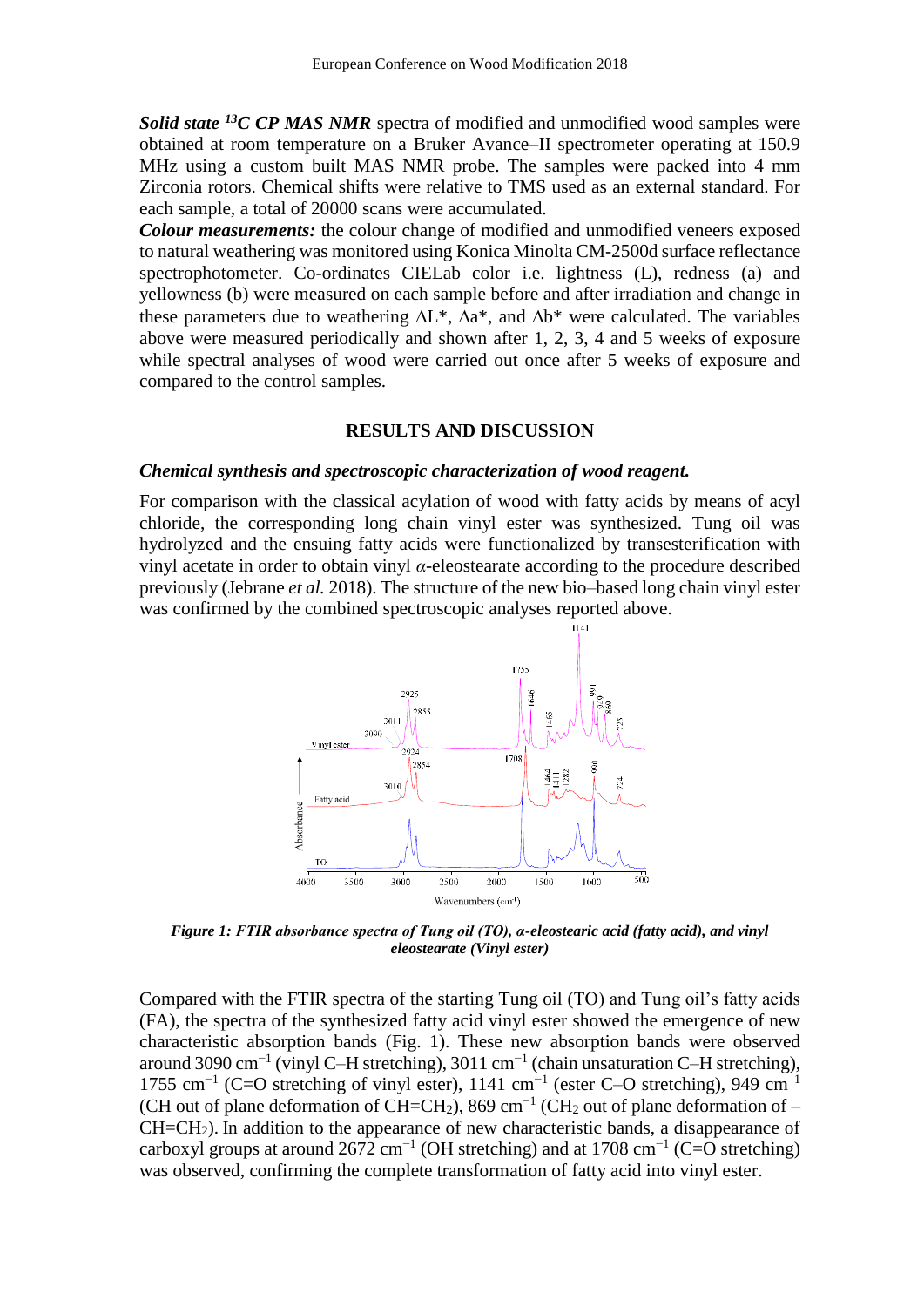#### *Esterification of wood by fatty acid vinyl ester and spectroscopic characterization.*

A polyunsaturated fatty acid was investigated to verify whether this biobased precursor is effective for the photo-stabilization of wood polymers and offer improved mechanical properties and weathering performances owning to provide new biobased alternatives for wood protection. Polyunsaturated fatty acid vinyl ester was chosen as long acyl chain with a naturally triply conjugated fatty acid to increase the hydrophobicity and improve photostability of wood. Wood veneers were modified with the synthesized vinyl ester using a transesterification process. After 3, 6, and 9 h of reaction, WPG's of 6.7, 12.2 and 20.2% were obtained and the grafting of fatty acid moieties into wood was confirmed by FTIR and <sup>13</sup>C CP–MAS NMR spectroscopy. Figure 2 depicts the FTIR spectra of unmodified and wood modified with fatty acid vinyl ester. In addition to the prominent carbonyl stretching vibration at 1735–1743  $cm^{-1}$  ( $v_{C=0}$ ) and the C–O stretching vibrations at 1157–1230 cm<sup>-1</sup> ( $v_{C-O}$ ), some new characteristic vibrations of the grafted acyl chain moieties were identified namely, the strong skeletal bands of long chain moieties at 2922 and 2853 cm<sup>-1</sup> ( $v_{\text{C-H}}$ ), 1370 cm<sup>-1</sup> ( $\gamma_{\text{C-H}}$ ), and 720 cm<sup>-1</sup> (CH<sub>2</sub> rocking).  $\alpha$ -eleostearatemodified wood samples were further characterized by  ${}^{13}C$  CP MAS NMR spectroscopy (Figure 3). In addition to the dominant pattern corresponding to the carbons of wood (cellulose, lignin), signals for carbons of the newly introduced long chain eleostearate moieties appeared clearly in the  $\alpha$ -eleostearate–modified wood spectra. These signals were assigned directly on the spectra of α-eleostearate–modified wood according to the nomenclature given on the associated structure.



*Figure 2: FTIR–ATR spectra of unmodified controls (Un-Uw) and veneers esterified (M) with vinyl eleostearate, before (Uw) and after (w) natural weathering.*



*Figure 3: <sup>13</sup>C CP-MAS NMR spectra of unmodified controls and veneers esterified with vinyl eleostearate (Modified, WPG 20.3%)*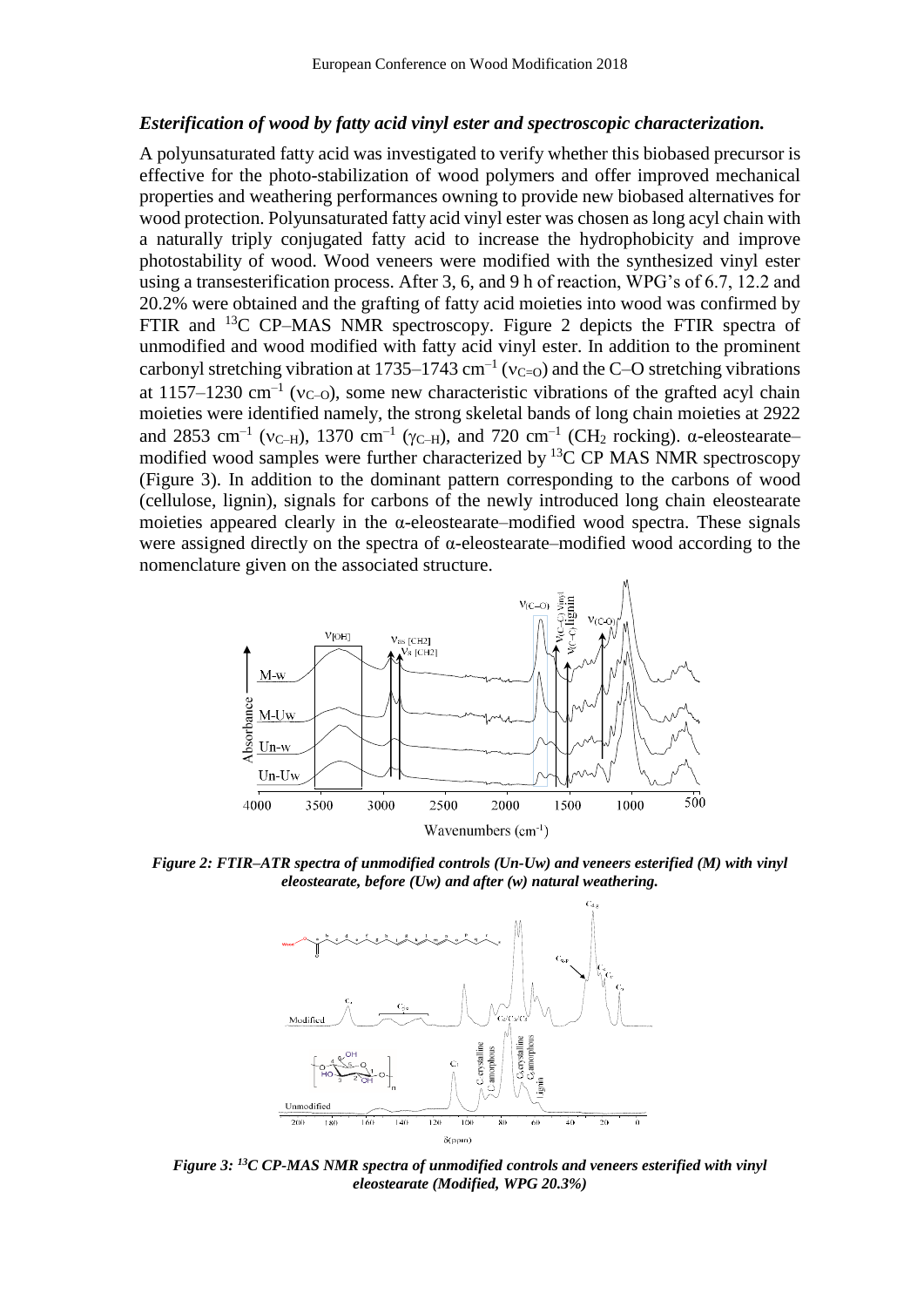## *Photostability of modified veneers*

Fig. 4 shows the effect of grafting triply conjugated fatty acid moieties onto the wood on colour changes of surfaces of scots pine veneers after five weeks of exposure to natural weathering. The colour of unmodified wood changed rapidly and darkened upon UV light irradiation. After modification, wood veneers become slightly yellower due to incorporation of additional chromophores (triply conjugated fatty acid). Contrary to unmodified wood, modified samples did not darken upon UV irradiation.

The observed colour changes were quantified by measuring CIELab parameters. The colour change observed in unmodified wood after exposure is demonstrated by the decreased value of lightness ( $\Delta L^*$ ) and the increased in the yellowness ( $\Delta b^*$ ) and redness  $(\Delta a^*)$  (graph not shown). As expected, the yellowness of unmodified veneers increased progressively after weathering. In contrast, modified veneers became less yellow during weathering irrespective of weight gain due to the grafted fatty acid moieties. Similar results were reported in the literature (Evans *et al.* 2002; Jebrane *et al.* 2009; Sèbe *et al.* 2009; Nagarajappa and Pandey 2016). The increase in yellowness of veneers upon irradiation indicates photo yellowing of wood surfaces due to photodegradation of lignin  $(\Delta b^*$  values increased from 22.7±0.5 to 37.2±0.8 for unmodified wood, but decreased from  $38.3\pm0.3$  to  $26.5\pm0.7$  for modified wood). The high  $\Delta b^*$  value measured for modified wood before weathering is due to the incorporation of additional chromophores into the wood.



*Figure 4: Photographs showing changes in colour of (A) unmodified and (B) α-eleostearate–modified wood (different WPGs) after 5 weeks of exposure.*



*Figure 5: Changes in lightness (L\*) and yellowness (b\*) of unmodified (0%) and α-eleostearate– modified wood (different WPGs) after 5 weeks of exposure.*

The chemical changes occurring in unmodified and esterified wood veneers were examined by FTIR–ATR spectroscopy. Infrared spectra of unmodified wood before and after weathering are shown at the bottom of Fig. 2. The most obvious difference between the two spectra is the disappearance of the absorption band at  $1509 \text{ cm}^{-1}$  (benzene ring stretching in lignin), indicating delignification of weathered samples (Evans *et al.* 2002;